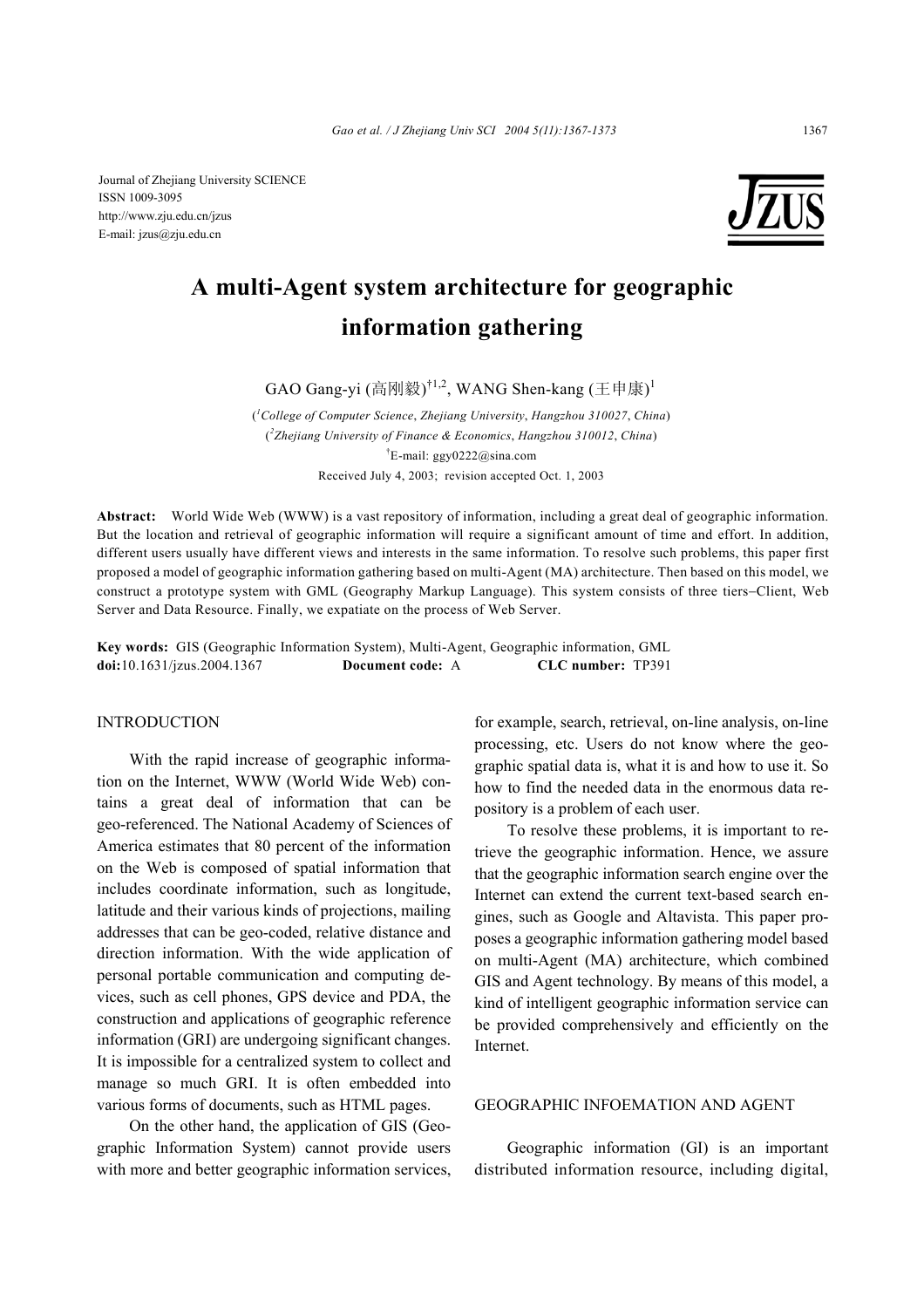literal, graphic and image information which directly or indirectly relates to various quantity, quality, distribution features, spatial relation and rule in the geographical field. GI has three basic functions of describing phenomenon itself, recording the spatial location of the phenomenon and reflecting the transformation process of the phenomenon, and is basically the relating of all kinds of information in the real world and forming a synthesis information entity that is continually distributed in time and space.

The concept of Agent originated from Distributed Artificial Intelligent (DAI), and is a basic term of DAI. There is no uniform and specific definition yet for Agent until now. Patie Maes, the director of MIT media lab, deems that Agent is "a computer system, which locates in dynamic and complex environment, can autonomically sense the environment and act accordingly to complete its tasks or goals". Agent is a computing entity with four features of autonomy, reactivity, interaction and initiative. In the research on Agent in China and abroad, different researchers endowed Agent with different construction, context and capability in their own system so that they can conveniently work deep in a specific field.

Based on these features of Agent, it is natural to introduce Agent into the GIS system where it can be applied to such aspects as gathering of geographic information, downloading and transformation of geographic data, cooperation of geographic information service, system integration and individuation style design. Agent offers a new method for computation and problem solution, which has many advantages as follows (Luo and Wang, 2000).

Autonomy and reactivity: Agent can run without the direct intervention of humans or others; it has some kind of control over itself according to the internal state and outside environment. In addition, Agent not only can act by itself, but also can react to the environment. It can get feedback information from the environment, and then redirect its activities.

Interaction: Agents can cooperate with each other. With the development of GIS applications, the functions of GIS become more and more complicated. So many problems cannot be solved by a single GIS system except for cooperation in multi-system. The cooperation of multi-agents can better resolve the cooperation problem of geographic spatial information service functions and GIS application on the Internet and improve the capability and efficiency of GIS service.

Intelligence: Geographic information gathering consists of information searching and information filtrating. We can search and filtrate geographic information by means of Agent, which offers different services to different users, and can remain user's individuation characteristics and provide individuation style according to user's interests.

Distributing: Agent system loosens the restrictions of centralization, close and ordinal control, and offers distribution control, dynamic emergency processing and parallel processing. GIS is just this distributed system.

Software reuse: Agent system can decrease the cost of software and hardware and offer a quicker method of problem solution. Agents can be used repeatedly. Therefore, most codes are shared and the complexity and construction difficulty of GIS are reduced.

## MA SYSTEM ARCHITECTURE

# **MA system architecture**

Geographic information gathering system is a multi-Agent (MA) system, which contains a set of software Agents that may run on one computer, and may be distributed on different computers in the network.

To complete the GIS task, Agent needs to communicate and cooperate with other participants (such as users, other Agents or data sources). Within the system, different Agents act as different characters, having different functions and tasks (Tang and Xu, 2001; Eihadi *et al*., 2000).

The overall architecture of the MA system is shown in Fig.1.

## **Interface Agent**

In this model, interface Agent is designed to achieve the interaction between system and users. It realized the generality of user interface. After reque-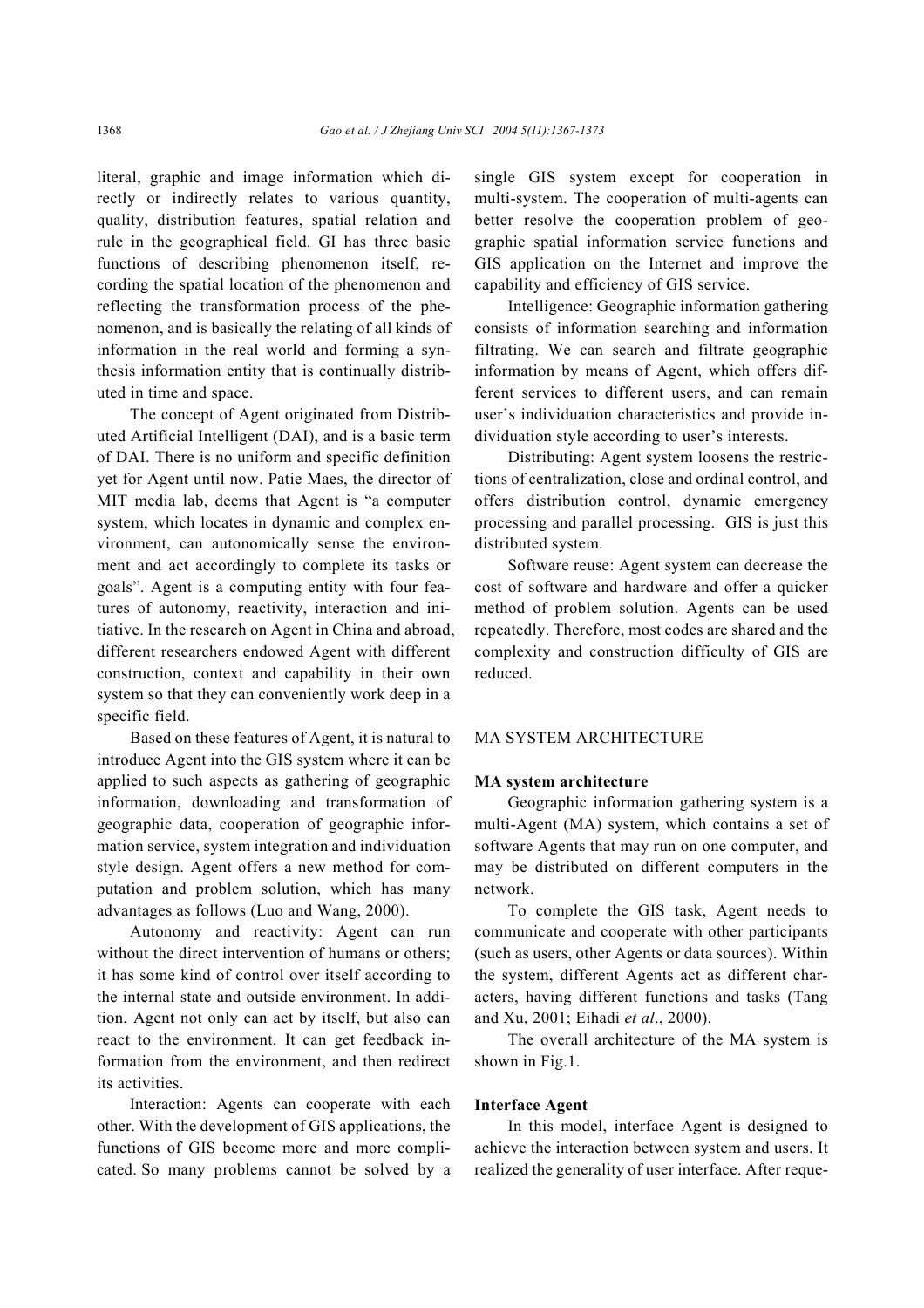

**Fig.1 Proposed MA system architecture**

sting searching command, what you need to do is just to wait easily but need not know where the data source is or which server to access. Agent will do everything for you. And the system will return the well-processed data to users. So it has some kind of intelligence (Park and Wu, 1999).

One advantage of interface Agent is that it is a friendly interface. You will learn to use it easily in a short time even if you are a rookie in GIS. The main functions of interface Agent include:

(1) Describing user's searching request in some kind of fixed format;

(2) Supporting vague-searching through communication with KDB (Knowledge Based DB);

(3) Communicating with information gathering Agent and GIS Agent, submitting the searching request and returning the resulting data to user;

(4) When user gives an incorrect request description (such as syntax errors), interface Agent will display error information and prompt user to correct it.

User's problem description can be easily described by GeoScript language, which is a kind of interpretative program development language, and is itself a distributed computing platform. It has unexampled advantages in integrating operating systems that are written by different languages and are distributed in different computers. But one of its disadvantages is slowness. In addition, script need to be extended depending on its specific application, for example, GeoScript language in GIS field.

# **Administrator Agent**

Administrator Agent manages the whole system, processing the complex communication between the inside and outside of the system, coordinating all the Agents in the system, and distributes controls in the system. It is unique in the system. The main functions of administrator Agent include:

(1) The interface of the system with other systems or Agent systems;

(2) Administrating Agent registers the table of the system;

(3) Coordinating the interaction of Agents in the same system;

(4) Creating and administrating all the active Agent instance, including the status and life cycles of active Agents;

(5) Processing the communication of Agents.

The Agent register table includes all information that identifies the Agent, besides its ID, address, name, etc. It is an important part that records the specific method and the service function of the cooperation of Agents. According to this register table, administrator Agent creates Agent instances and uses them.

To create an instance, it is necessary to analyze the searching request, then try to find out what type of Agent need to be created and how to create it by accessing the register information of the administrator Agent. Finally, create it.

All the Agents in the system use a common communication language−KQML, which can be used not only as a message format, but also a message processing protocol of knowledge sharing system. KQML primitive is described by common LISP grammar.

In distributed geographic information system (DGIS), the balance of the network burden is an important problem, because:

(1) The data transmission of geographic spatial information is huge;

(2) The cost of the communication between Agents is too high.

Hence, to reduce the network burden, we must:

(1) Try to reduce the inter-network communication, especially the communication with large amount of data. A solution is to put the return data in the local database, if there is a similar request later,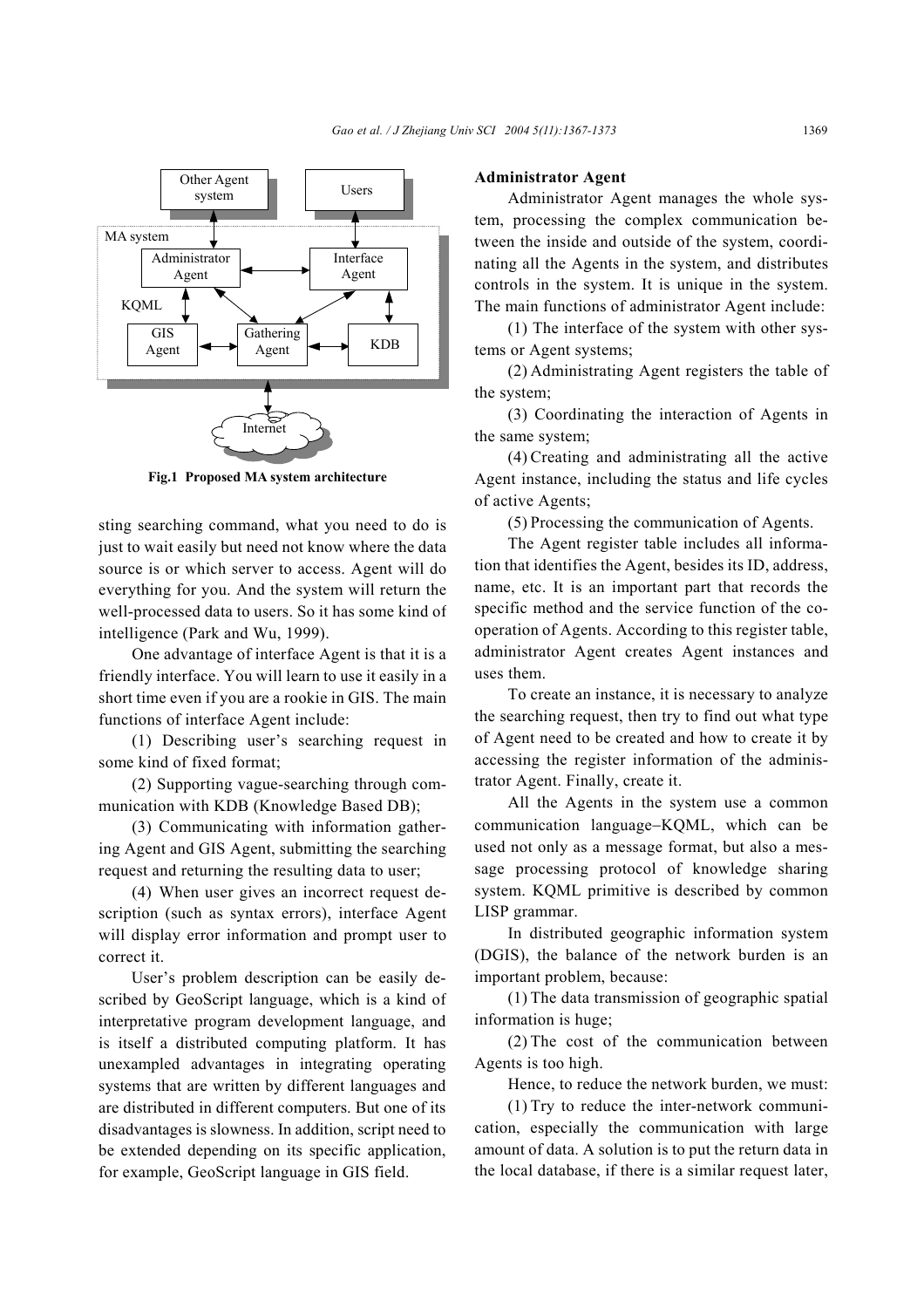just returns the data to users by accessing the local database;

(2) Try to reduce the amount of communication data among agents (this should be taken into account when designing the system);

(3) Using the mobile feature of Agent, we may move some work to idle network nodes to balance the network burden.

# **Information gathering Agent**

Information gathering Agent is the Agent that searches and filters the geographic information of DGIS, acting as an important part of the system.

Information gathering Agent receives the client request from the interface Agent, and then searches on the web. After getting the searching result, information gathering Agent will filtrate the information according to the user's interests and strategies stored in KDB. In addition, it will modify the personal interests of users and individualize them for later searching to be referenced. Other work, such as the downloading of geographic information, is in the charge of GIS Agent.

#### **GIS Agent**

GIS Agent is the Agent with some specific function in the system, such as displaying Agent, analyzing Agent and downloading Agent.

The creating process of GIS Agent is:

(1) Interface Agent transfers the user's request to administrator Agent;

(2) Administrator Agent searches the Agent that needs to be created according to the description of the request;

(3) Administrator Agent creates the instance of GIS Agent.

According to different system demand, we can flexibly design different kinds of GIS Agent to complete specific missions. System can be extended flexibly based on the specific requirement.

# **KDB**

KDB stores the knowledge embedded in the system and the rules defined by users. According to users' specific demand, they can create KDB to implement intelligent information service.

The main functions of KDB include:

(1) Communicating with interface Agent to support specific searching strategy;

(2) Storing the searching rules frequently used (such as AND, OR, NOT);

(3) Storing the information about the searching of spatial metadata DB (SMDB). This part can also be stored in its separate DB. Information gathering Agent accessing the corresponding spatial metadata DB is also through KDB;

(4) Storing user's personal information, such as user's name, key word of searching.

The traditional DBMS requires users to understand the mode of the database, and can only process definite searching request. The design of KDB has changed all of these. If the user's request is not very clear, the system can also process it with vague-searching through the strategy provided by KDB. Hence, the design of searching strategy is the key problem.

# KEY TECHNIQUES FOR IMPLEMENTATION

Based on the model of MA system architecture above, the author proposed a construction method of the model system, and implemented a simple prototype system. Its architecture is shown in Fig.2.

The architecture system consists of three tiers−Client, Web Server and Data Resource. GML (Geography Markup Language) standard is adopted in data transmission between tiers. GML, which is an extension of XML, is proposed by OGC (OpenGIS Consortium) to solve the interoperability problem.



**Fig.2 The architecture of application system**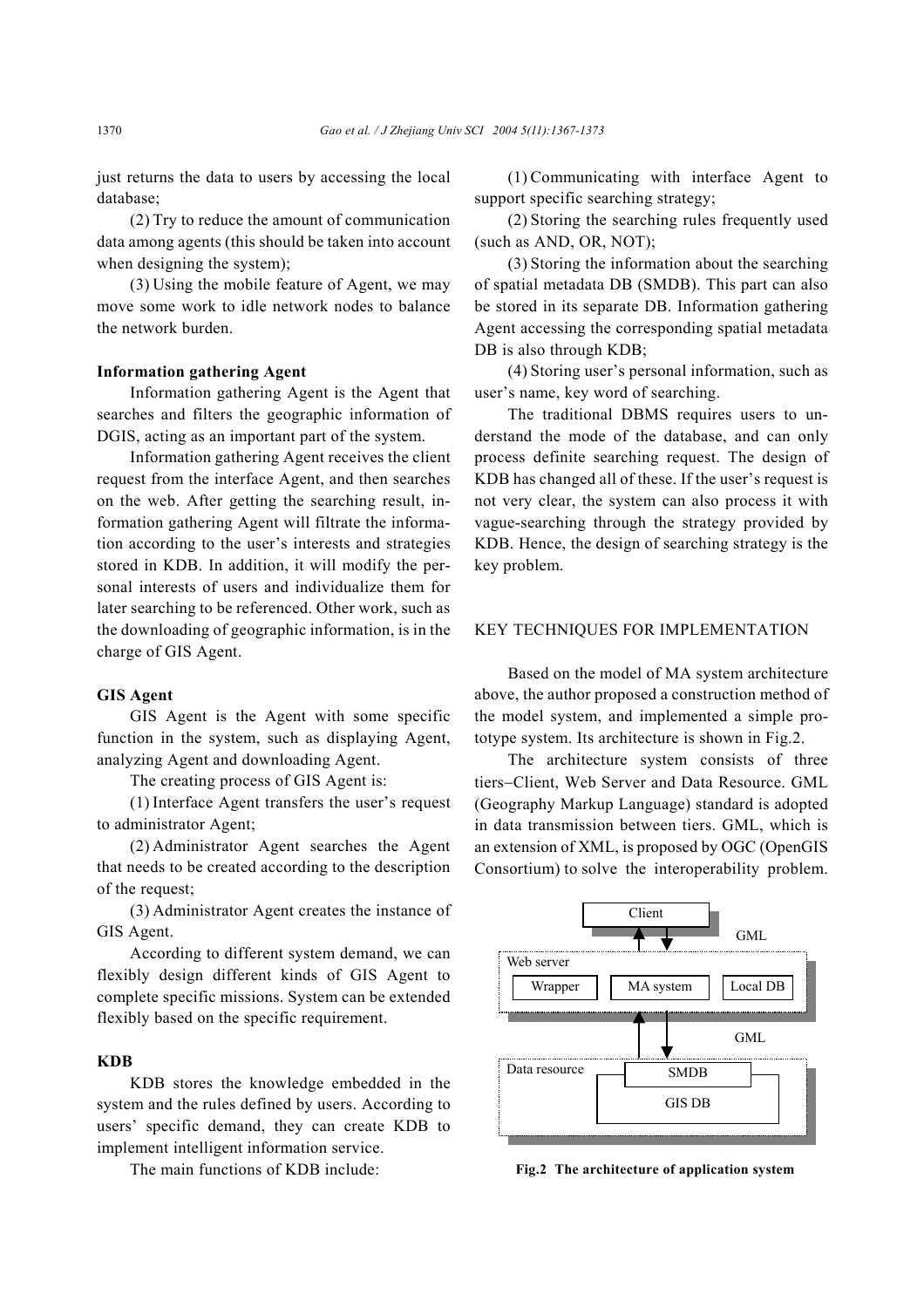In May 2000, OGC proposed GML1.0 in its interoperability project, and then research was going on. Feb 2001, GML2.0 was born. GML 3.0 has been presented to the public. It is supported by many corporations such as Oracle, ESRI, Galdos and MapInfo. ESRI integrated XML in ArcIMS3.0z. ArcXML is a product on XML and its content is a super set of XML (OpenGIS Consortium, 2001).

Coding in GML has many advantages:

- 1. General component can be used repeatedly;
- 2. The interoperability of GIS can be done;
- 3. Consistency of web service;

4. Separating content from display, GML coding is easy to be transformed to SVG by XSLT;

5. GML encapsulates the Geographic information, attribute information, spatial geographic reference system and the main projection relations so that the extensibility and flexibility of distributed processing can be guaranteed;

6. GML is a convenient method for the distribution of geographic data, and is also an important method for distributed storing of geographic data.

GML generally use a data description language rule of Schema, similar to Document Type Definition (DTD). Citing a city schema, we describe the presentation of GML, in which we define our own type−RoadType, RiverType, MountainType. Limited by pages, here is only a part of all (Fig.3).

# **Web Server**

Wrapper is an important part of server. It is in charge of the format transformation between geographic spatial data and GML so that is can make full use of the advantages of GML. Developed by Java Server, Wrapper accesses database (such as SQL Server and Oracle) through JDBC-ODBC Bridge or Oracle JDBC.

LDB (Local Database) temporarily stores the geographic information data that has just been found. Therefore, the amount of transformation data and the possibility of network jam are reduced. And if users send a similar request, data can be returned in time by accessing the LDB instead of searching in Internet.

## **Data Resource**

 $\leq$ ?xml version="1.0" encoding="UTF-8"?> <!-- File: city.xsd --> <schema targetNamespace="http://www.opengis.net/examples" xmlns:ex="http://www.opengis.net/examples" xmlns:xlink="http://www.w3.org/1999/xlink" xmlns:gml="http://www.opengis.net/gml" xmlns="http://www.w3.org/2000/10/XMLSchema" elementFormDefault="qualified" version="1.0"> <annotation> <appinfo>city.xsd v1.0 2002-04</appinfo> <documentation xml:lang="en"> GML schema for the Cambridge example </documentation> </annotation> <!-- import constructs from the GML Feature and Geometry schemas --> <import namespace="http://www.opengis.net/ gml" schemaLocation="feature.xsd"/> <!.. ============================== global element declarations =============================== --> <element name="CityModel" type="ex:CityModelType" substitutionGroup="gml:\_FeatureCollection" /> <element name="cityMember" type="ex:CityMember-Type" substitutionGroup="gml:featureMember"/> <element name="Road" type="ex:RoadType" substitutionGroup="ex:\_CityFeature"/> <element name="River" type="ex:RiverType" substitutionGroup="ex:\_CityFeature"/> <element name="Mountain" type="ex:MountainType" substitutionGroup="gml: Feature"/>

#### **Fig.3 Part of GML schema**

The searching for data resource is mainly through SMDB (Spatial Meta DataBase).

SMDB stores spatial metadata. Spatial metadata is the description information about geographic spatial data and corresponding information source. It helps users locate, evaluate, compare, retrieve and use geographic information data efficiently through describing and illuminating the content, quality, condition, position and other features of geographic spatial data. Spatial metadata administrates data with multi-index so that users can locate the data quickly. With the development of Internet, metadata has been not only a method of data description and index, but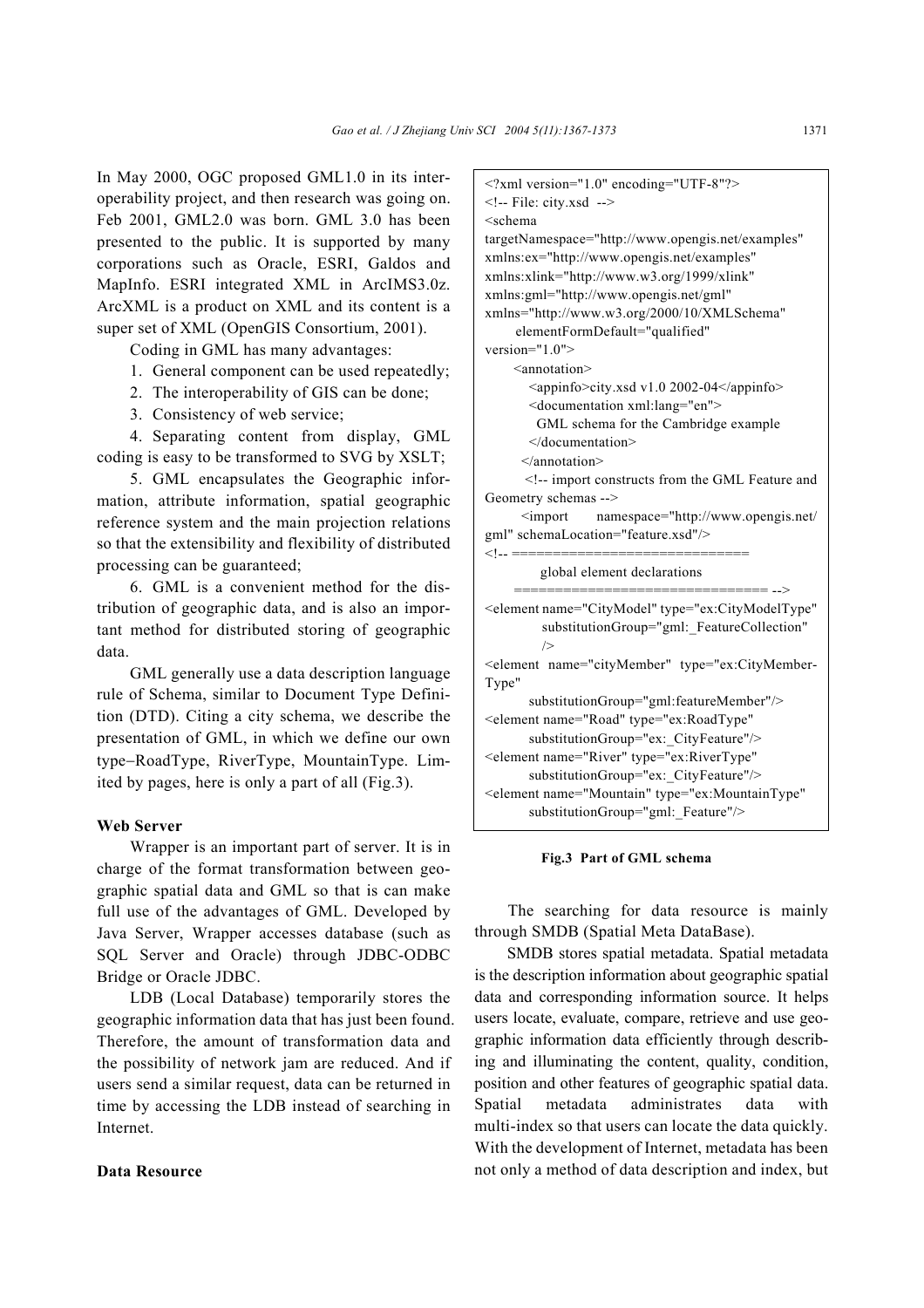also a powerful and indispensable tool of data finding, data transformation, data administration and data use in the whole network information process.

# **Client**

In client, the searching result is displayed in the form of web pages. Sharing of the geographic information data on the Internet involves many problems. So it is little possible to use these data free, while the searching result can be used as useful reference.

Now most sharing forms of geographic information are the map and the display of geographic information data that mostly adopts vector-graphics. Since GML separates the content of geographic data from the display of graphics, there are many tools to interpret its content, such as SVG (Scalable Vector Graphics), Microsoft VML (Vector Markup Language) and X3D. Office supports VML in output graphics format and Internet Explorer 5.0 supports its display. AutoDesk also supports VML output in AutoCAD Map. As W3C standard, SVG is widely applied, and is supported by many products. The GML data display of OGC actually adopts SVG to display the map information. According to the Map Style Sheet of GML data display processing, SVG, using XSLT (XMSL Transformations) criterion,

transformed GML data into SVG format and displayed it. Nowadays most of the browsers such as Internet Explorer (IE) support SVG (World Wide Web Consortium, 2001).

## PROCESS OF WEB SERVER

In the system construction, design of Web Server is the key to the system. The processing of web server is shown in Fig.4.

Web Server receives user's request, searches it, transforms it into GML format and returns the result to the user. If the result is already in LDB, Server accesses LDB directly and transforms the data into GML document then returns. In addition, LDB need to be updated after searching.

When submitting the user's searching request to database, we face two different kinds of database. One is the database to support spatial data searching; the other is the database not to support spatial data searching. SQL Server does not support spatial data type, nor support spatial data searching. So the geographic data result cannot be used directly. After the data is obtained, you need to add the records to GML documents. Oracle is a widely used and object-relation database. It allows users to store and retrieve geographic objects such as point, line and



**Fig.4 The process of Web Server**